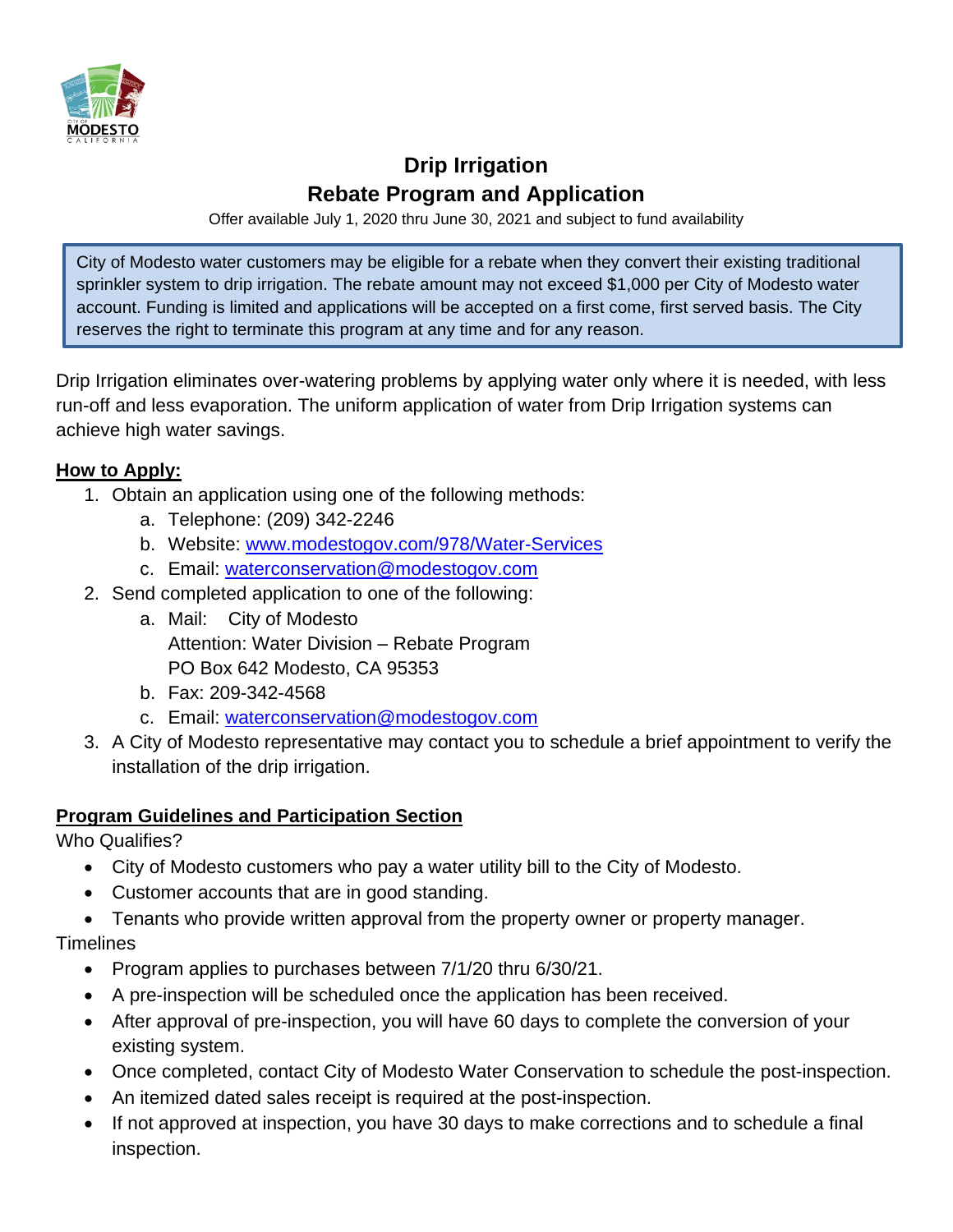Drip Irrigation systems (qualifying for rebate)

#### *If converting from existing traditional irrigation system:*

- Customer must replace the entire existing zone to Drip Irrigation. Valves must be fully operational and not leaking.
- The converted area must be maintained and kept in a healthy condition. *If converting from manual watering of an existing garden hose:*
- Customer must install an anti-siphon device on the hose faucet.
- Customer must, at minimum, install a mechanical timer that will shut itself off after a set period of time.

### *New Irrigation system/method must be rated as follows:*

- The drip system must be installed per manufacturer's directions, including filter, plus regulator, if recommended.
- The system may be installed on the surface or below the surface.
- Drip emitters, including multi-outlet drippers and bubblers, must have a flow rate of 0.25 gallons per minute (15 gallons per hour) or less.

#### Rebates

- Existing Drip Irrigation, drip irrigation installation costs, new construction, accessories, and taxes do not qualify.
- Rebate checks will be mailed within 8 weeks after completing the rebate process.
- Rebate amount cannot exceed the purchase price of the products used in the conversion.
- Rebates are limited to \$1,000 per utility billing account per fiscal year (July 1, 2020 June 30, 2021).

Application and Rebate Approval or Denial

- On-site compliance verification is required.
- The original itemized dated sales receipt for the products used in the conversion is required (copies not accepted), Scanned original will be accepted via online submittal only.
- Incomplete, incorrect or unsigned applications cannot be processed. We will contact you with any discrepancies and may require you to submit a new application.
- Customer must fulfill all program guidelines to be eligible for rebates.

#### Other Considerations

- The Rebate Program is not responsible for materials lost by mail.
- Submission or possession of a rebate application does not quarantee receiving a rebate.
- Rebates are processed on a first come, first served basis.
- Funding for this rebate program is limited to available resources.
- Rebate amounts are subject to change without notification.
- This program shall at all times be subject to change or termination without prior notice.